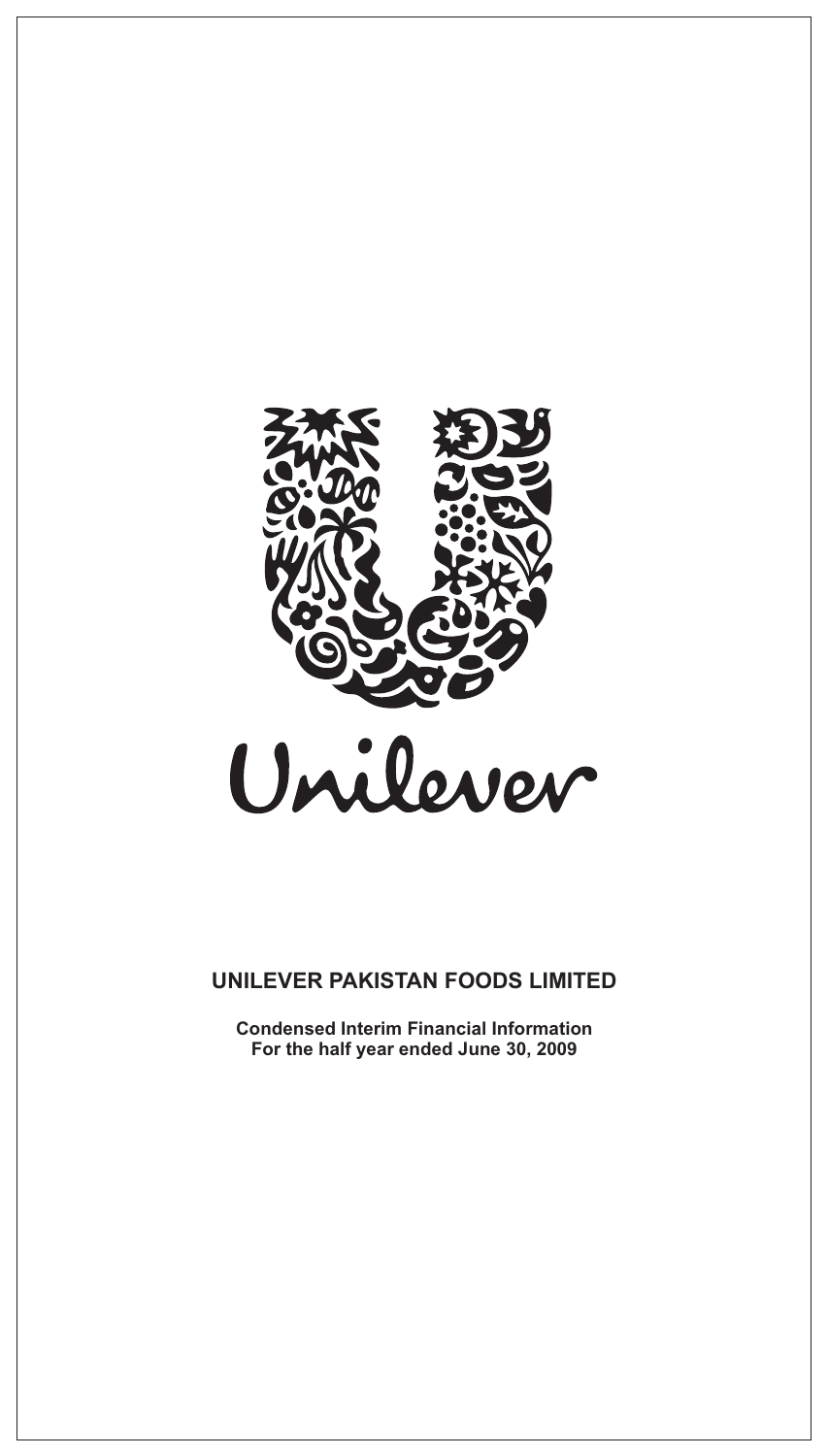#### **UNILEVER PAKISTAN FOODS LIMITED COMPANY INFORMATION**

### **Board of Directors**

Ehsan Ali Malik Chairman Fariyha Subhani **Chief Executive** Chief Executive Abdul Rab Director & CFO Mian Zulfikar H. Mannoo Director<br>Mian M. Adil Mannoo Director Mian M. Adil Mannoo Kamal Mannoo **Director** Badaruddin F.Vellani **Director** Director Imran Husain **Director** Director Mohammad Qayser Alam Director Syed Noeman Shirazi **Director** Director

#### **Company Secretary**

Amar Naseer

#### **Audit Committee**

Imran Husain Chairman Mohammad Qayser Alam Mian Zulfikar H. Mannoo Member

### **Auditors**

A.F.Ferguson & Co Chartered Accountants State Life Building No 1-C I.I Chundrigar Road, Karachi

#### **Head Office / Registered Office**

Avari Plaza Fatima Jinnah Road, Karachi. Tel: 021 - 35660062 Fax: 021 - 35674971

### **Factory**

52-KM, Multan Road, Pernawan Bhai Pheru, Distt.Kasur Tel: 049 - 4510376-79 Fax: 0303 - 7355366

### **Share Registration Office**

C/o Famco Associates (Pvt) Ltd [Formerly Ferguson Associates (Pvt.) Ltd] State Life building No.1-A I.I Chundrigar Road, Karachi

Imtiaz Jaleel **Secretary & Head of Internal Audit** Secretary & Head of Internal Audit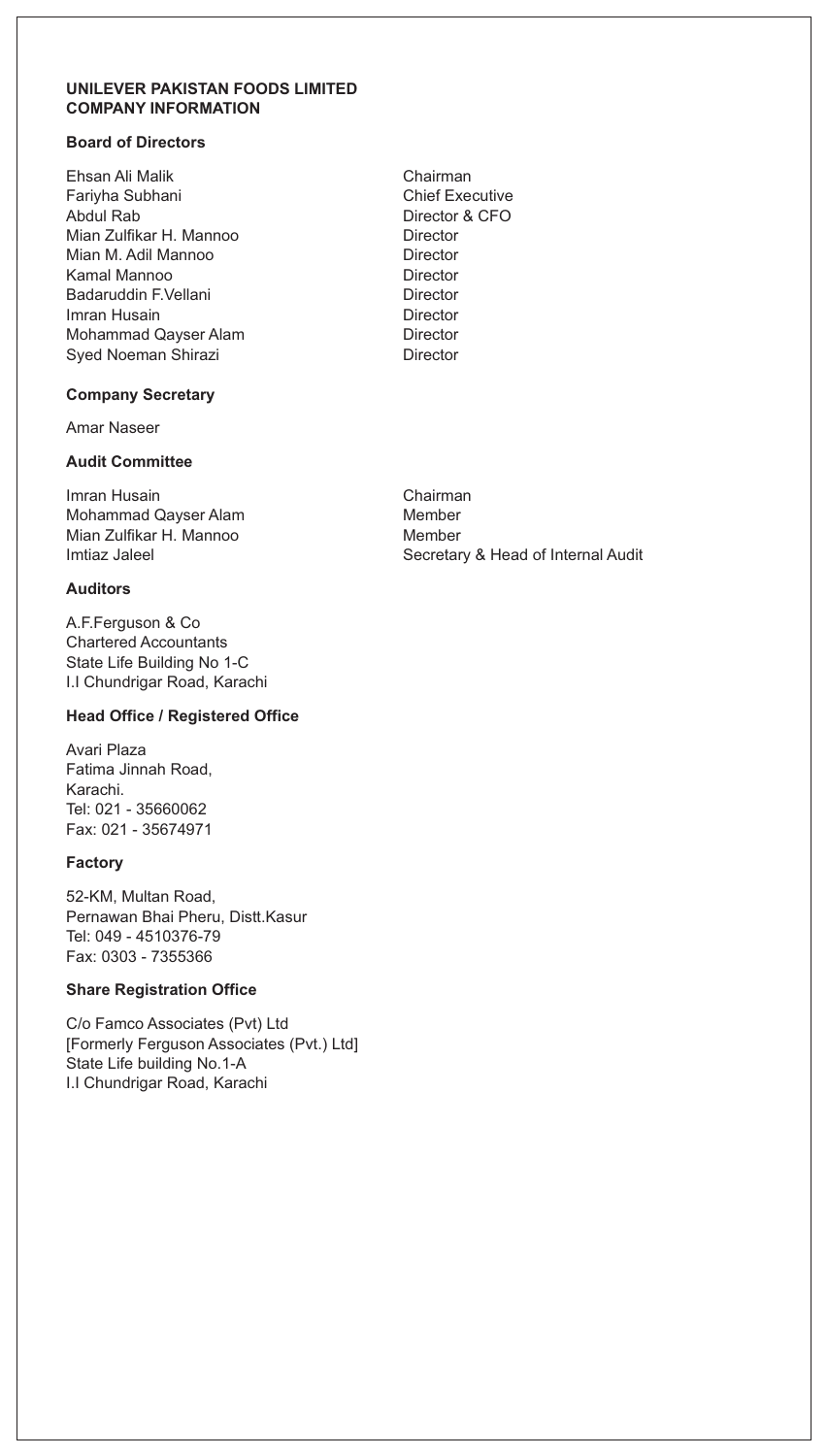# **Unilever Pakistan Foods Limited**

# **Directors' Review**

The directors are pleased to present the financial statements for the half year ended June 30, 2009.

| <b>Financial Results</b>        | <b>Half Year Ended June</b><br>2009<br>2008 |           |
|---------------------------------|---------------------------------------------|-----------|
| Net Sales (Rs.000)              | 1,808,945                                   | 1,684,385 |
| Profit before taxation (Rs.000) | 187,588                                     | 311,941   |
| Profit after taxation(Rs.000)   | 124,456                                     | 204,088   |
| Earnings per share (Rs)         | 20.21                                       | 33.14     |

The company delivered a sales growth of 7.4% during the period under review on account of aggressive price growth to mitigate increasing input cost. Knorr maintained its growth momentum with noodles a star performer following launch of two new variants and introduction of Pakistani Meal-Makers to bring Knorr to the centre of the plate. The Dessert range was also re-launched during the period with enhanced flexible packaging. Sharp increase in raw material prices has led to a 3% decline in gross margins over last year. There was a 33% increase in advertising expense due to heavy investment behind the launch of the new Meal-maker category and behind the re-launch of desserts. This results in lower profit before tax.

Your directors' declare an interim dividend @ 200% i.e. Rs.20/- per fully paid ordinary share of Rs.10/- for the financial year ending December 31, 2009.

## **Future Outlook**

The continued inflationary pressure combined with weakening Rupee and deteriorating economic conditions has put pressure on consumer off-take of discretionary food categories. The business environment is expected to remain challenging in second half of the year. To meet this challenge our priority is to build strong brands that deliver exceptional value to our consumers, customers and shareholders.

On behalf of the Board

**Fariyha Subhani** Chief Executive

Karachi. 17 August 2009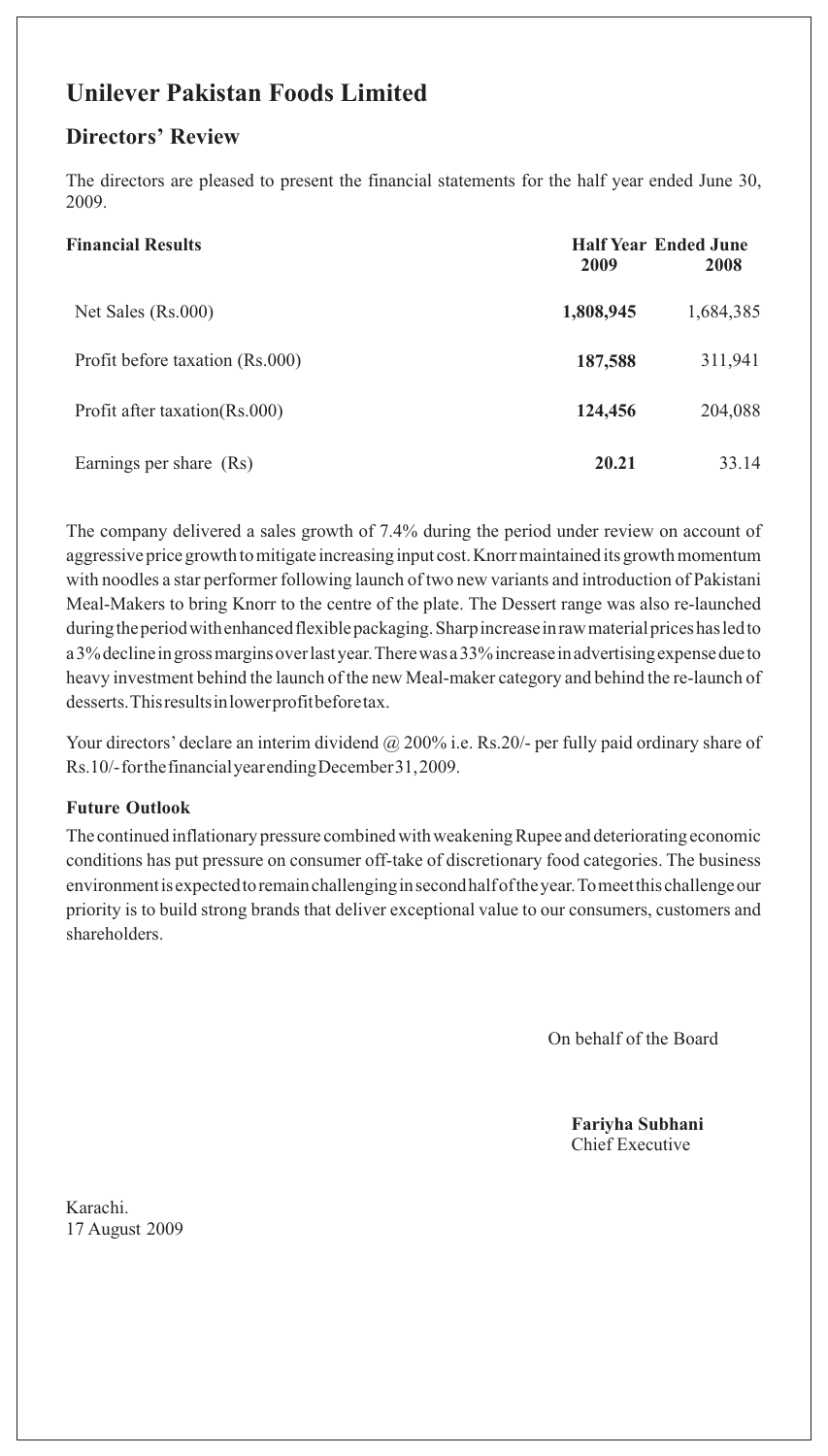## **AUDITORS'REPORT TO THE MEMBERS ON REVIEW OF INTERIM FINANCIALINFORMATION**

### **Introduction**

We have reviewed the accompanying condensed interim balance sheet of Unilever Pakistan Foods Limited as at June 30, 2009 and the related condensed interim profit and loss account, condensed interim cash flow statement and condensed interim statement of changes in equity for the half year then ended together with the notes forming part thereof (here-in-after referred to as the "interim financial information"). Management is responsible for the preparation and presentation of this interim financial information in accordance with approved accounting standards as applicable in Pakistan for interim financial reporting. Our responsibility is to express a conclusion on this interim financial information based on our review. The figures of the condensed interim profit and loss account for the quarters ended June 30, 2009 and 2008 have not been reviewed, as we are required to review only the cumulative figures for the half year ended June 30, 2009.

### **Scope of Review**

We conducted our review in accordance with International Standard on Review Engagements 2410, "Review of Interim Financial Information Performed by the Independent Auditor of the Entity." A review of interim financial information consists of making inquiries, primarily of persons responsible for financial and accounting matters, and applying analytical and other review procedures. A review is substantially less in scope than an audit conducted in accordance with International Standards on Auditing and consequently does not enable us to obtain assurance that we would become aware of all significant matters that might be identified in an audit. Accordingly, we do not express an audit opinion.

### **Conclusion**

Based on our review, nothing has come to our attention that causes us to believe that the accompanying interim financial information as of and for the half year ended June 30, 2009 is not prepared, in all material respects, in accordance with approved accounting standards as applicable in Pakistan for interim financial reporting.

Chartered Accountants Karachi Date: August 17, 2009

Name of the engagement partner: Ali Muhammad Mesia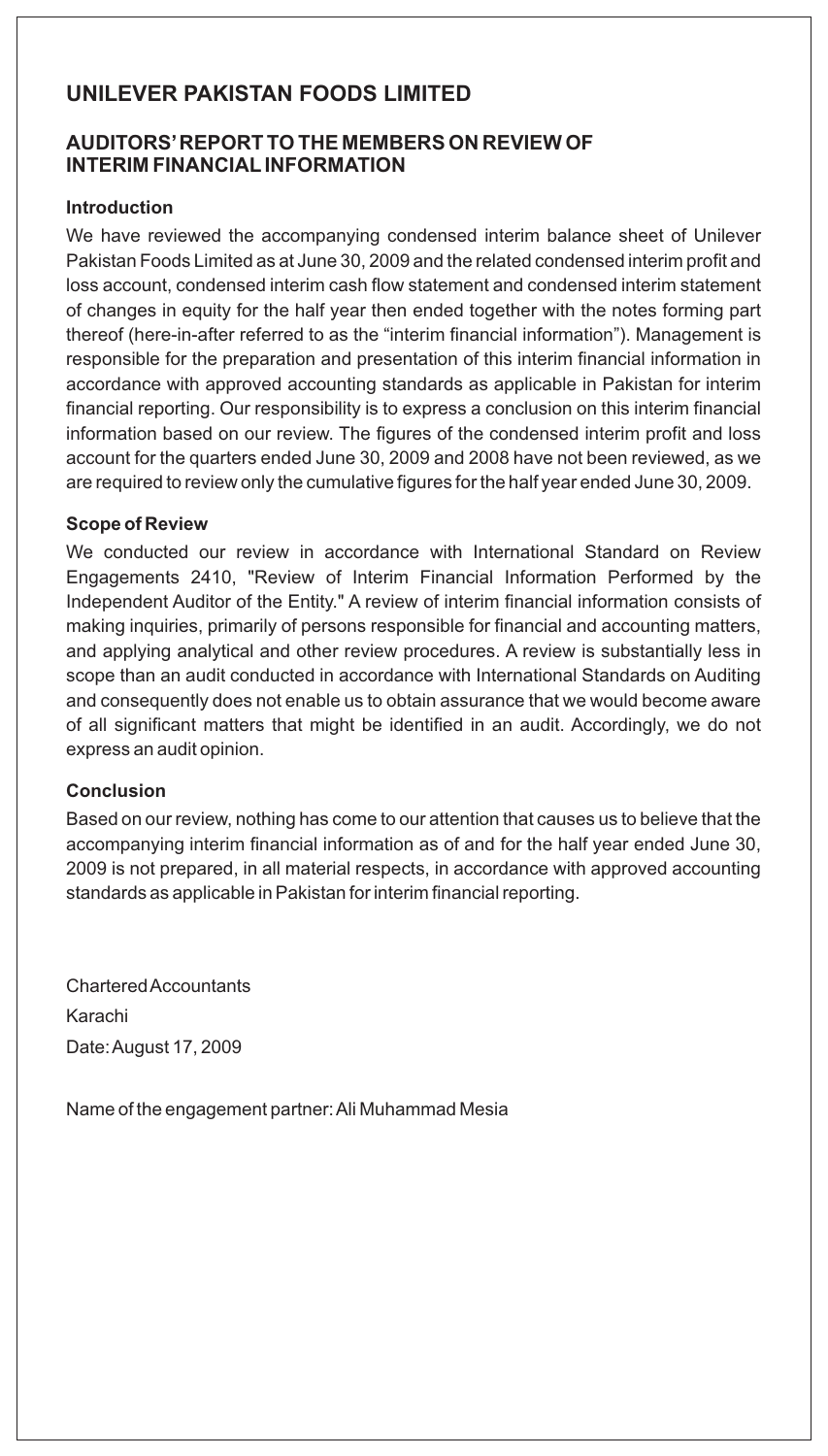## **CONDENSED INTERIM BALANCE SHEET AS AT JUNE 30, 2009**

|                                           | <b>Note</b> | <b>Unaudited</b><br><b>June 30.</b><br>2009 | Audited<br>December 31.<br>2008<br>(Rupees in thousand) |
|-------------------------------------------|-------------|---------------------------------------------|---------------------------------------------------------|
| <b>ASSETS</b>                             |             |                                             |                                                         |
| <b>Non-current assets</b>                 |             |                                             |                                                         |
| Property, plant and equipment             | 2           | 290,405                                     | 307,707                                                 |
| Intangible assets                         |             | 181,145                                     | 181,145                                                 |
| Long term loans                           |             | 5,292                                       | 4,836                                                   |
| Long term prepayment                      |             | 2,448                                       | 5,488                                                   |
|                                           |             | 479,290                                     | 499,176                                                 |
| <b>Current assets</b>                     |             |                                             |                                                         |
| Stores and spares                         |             | 16,407                                      | 13,804                                                  |
| Stock in trade                            |             | 475,169                                     | 352,394                                                 |
| Trade debts<br>Loans and advances         |             | 73,537                                      | 49,976<br>18,897                                        |
| Trade deposits and short term prepayments |             | 22,258<br>18,973                            | 34,132                                                  |
| Other receivables                         |             | 1,981                                       | 2,519                                                   |
| Taxation - payments less provision        |             | 22,185                                      | 36,693                                                  |
| Cash and bank balances                    |             | 4,732                                       | 8,022                                                   |
|                                           |             | 635,242                                     | 516,437                                                 |
| <b>Total assets</b>                       |             | 1,114,532                                   | 1,015,613                                               |
| <b>EQUITY AND LIABILITIES</b>             |             |                                             |                                                         |
| <b>Capital and reserves</b>               |             |                                             |                                                         |
| Share capital                             |             | 61,576                                      | 61,576                                                  |
| Reserves                                  |             | 277,896                                     | 239,647                                                 |
|                                           |             | 339,472                                     | 301,223                                                 |
| <b>LIABILITIES</b>                        |             |                                             |                                                         |
| <b>Non-current liabilities</b>            |             |                                             |                                                         |
| Retirement benefit - obligations          |             | 10,455                                      | 4,889                                                   |
| Deferred taxation                         |             | 25,470                                      | 37,190                                                  |
| <b>Current liabilities</b>                |             |                                             |                                                         |
| Trade and other payables                  |             | 603,683                                     | 415,673                                                 |
| Provision                                 | 3           | 7,120                                       |                                                         |
| Accrued interest / mark-up                |             | 8,225                                       | 7,318                                                   |
| Sales tax payable                         |             | 14,761                                      | 6,729                                                   |
| Short term borrowings                     |             | 105,346                                     | 242,591                                                 |
|                                           |             | 739,135                                     | 672,311                                                 |
| <b>Total liabilities</b>                  |             | 775,060                                     | 714,390                                                 |
| <b>Commitments</b>                        | 4           |                                             |                                                         |
| <b>Total equity and liabilities</b>       |             | 1,114,532                                   | 1,015,613                                               |

The annexed notes 1 to 9 form an integral part of this condensed interim financial information.

**Fariyha Subhani** Chief Executive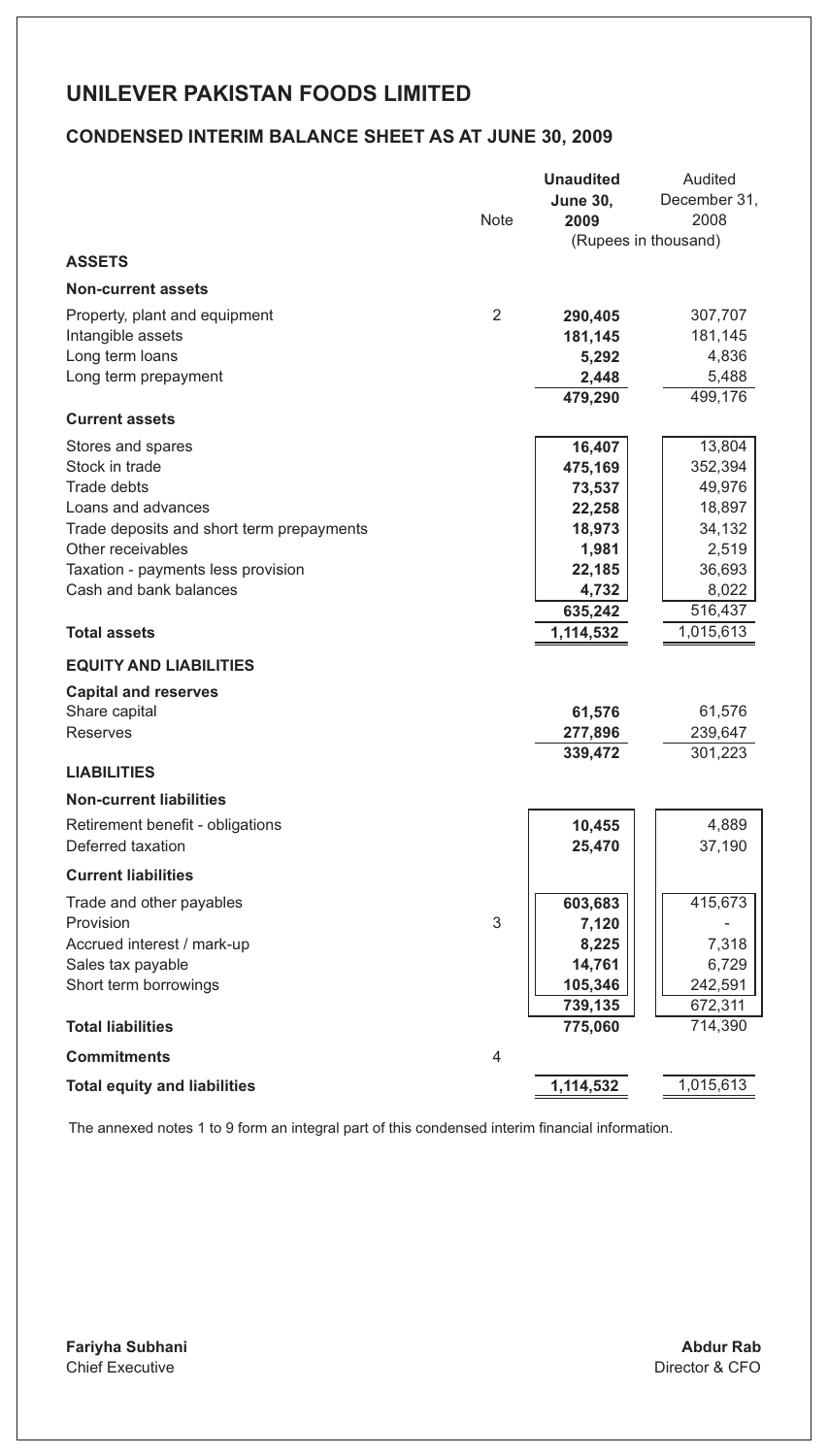### **CONDENSED INTERIM PROFIT AND LOSS ACCOUNT FOR THE HALF YEAR ENDED JUNE 30, 2009 - UNAUDITED**

|                             | <b>QUARTER ENDED</b>    |                  | <b>HALF YEAR ENDED</b>  |                  |  |
|-----------------------------|-------------------------|------------------|-------------------------|------------------|--|
|                             | <b>June 30,</b><br>2009 | June 30,<br>2008 | <b>June 30,</b><br>2009 | June 30,<br>2008 |  |
|                             |                         |                  | (Rupees in thousand) -  |                  |  |
| <b>Sales</b>                | 1,010,221               | 879,995          | 1,808,945               | 1,684,385        |  |
| Cost of sales               | (629, 718)              | (517, 514)       | (1, 112, 977)           | (984, 817)       |  |
| Gross profit                | 380,503                 | 362,481          | 695,968                 | 699,568          |  |
| Distribution cost           | (292, 808)              | (192, 585)       | (439, 139)              | (331, 083)       |  |
| Administrative expenses     | (8,803)                 | (11, 178)        | (17,006)                | (20, 361)        |  |
| Other operating expenses    | (3, 421)                | (12, 525)        | (15, 555)               | (26, 425)        |  |
| Other operating income      | 6,708                   | 3,627            | 9,815                   | 6,359            |  |
|                             | 82,179                  | 149,820          | 234,083                 | 328,058          |  |
| Restructuring cost          | (24,000)                |                  | (24,000)                |                  |  |
| Profit from operations      | 58,179                  | 149,820          | 210,083                 | 328,058          |  |
| Finance cost                | (12, 571)               | (11, 319)        | (22, 495)               | (16, 117)        |  |
| Profit before taxation      | 45,608                  | 138,501          | 187,588                 | 311,941          |  |
| Taxation                    |                         |                  |                         |                  |  |
| - current                   | (25, 987)               | (29, 380)        | (74, 852)               | (92, 880)        |  |
| - deferred                  | 12,373                  | (17, 989)        | 11,720                  | (14, 973)        |  |
|                             | (13, 614)               | (47, 369)        | (63, 132)               | (107, 853)       |  |
| Profit after taxation       | 31,994                  | 91,132           | 124,456                 | 204,088          |  |
| Earnings per share - Rupees | 5.20                    | 14.80            | 20.21                   | 33.14            |  |

The annexed notes 1 to 9 form an integral part of this condensed interim financial information.

**Fariyha Subhani** Chief Executive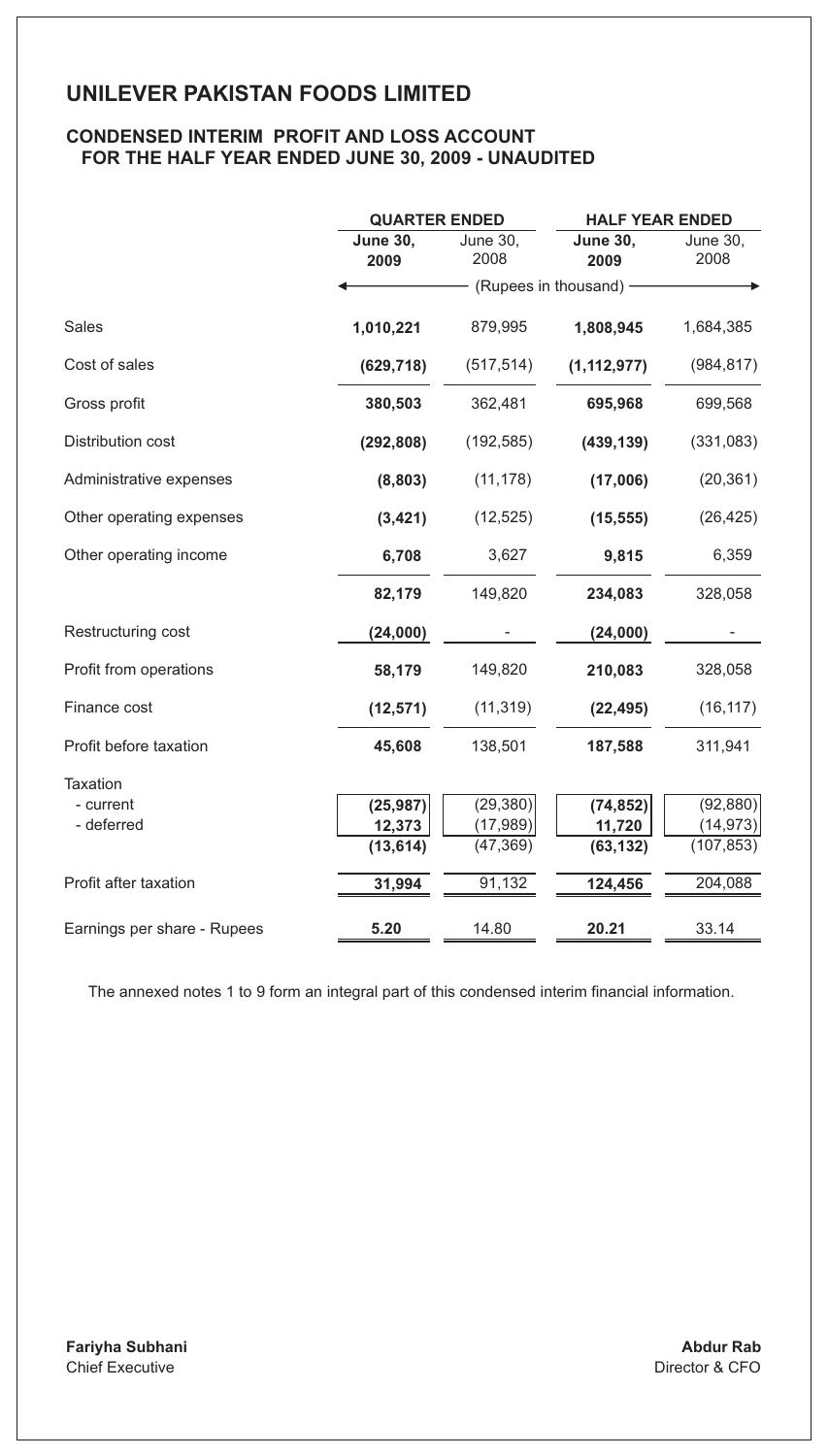### **CONDENSED INTERIM CASH FLOW STATEMENT FOR THE HALF YEAR ENDED JUNE 30, 2009 - UNAUDITED**

|                                                          | Note | <b>June 30,</b><br>2009<br>(Rupees in thousand) | June 30,<br>2008 |
|----------------------------------------------------------|------|-------------------------------------------------|------------------|
| <b>CASH FLOWS FROM OPERATING ACTIVITIES</b>              |      |                                                 |                  |
| Cash generated from operations                           |      | 299,135                                         | 478,327          |
| Finance cost paid                                        |      | (21, 588)                                       | (16, 466)        |
| Income tax paid                                          |      | (60, 344)                                       | (42,016)         |
| Retirement benefit - obligations paid                    |      |                                                 | (3, 594)         |
| (Increase) / Decrease in long term loans                 |      | (456)                                           | 71               |
| Decrease in long term prepayment                         |      | 3,040                                           | 1,972            |
| Net cash from operating activities                       |      | 219,787                                         | 418,294          |
| <b>CASH FLOWS FROM INVESTING ACTIVITIES</b>              |      |                                                 |                  |
| Property, plant and equipment purchased                  |      | (2, 526)                                        | (72, 809)        |
| Proceeds on sale of property, plant and equipment        |      | 1,716                                           | 1,265            |
| Return received on savings accounts                      |      | 59                                              | 133              |
| Net cash used in investing activities                    |      | (751)                                           | (71, 411)        |
| <b>CASH FLOW FROM FINANCING ACTIVITY</b>                 |      |                                                 |                  |
| Dividend paid                                            |      | (85,081)                                        | (110, 849)       |
| Net increase in cash and cash equivalents                |      | 133.955                                         | 236.034          |
| Cash and cash equivalents at the beginning of the period |      | (234, 569)                                      | (346,216)        |
| Cash and cash equivalents at the end of the period       | 5    | (100, 614)                                      | (110, 182)       |

The annexed notes 1 to 9 form an integral part of this condensed interim financial information.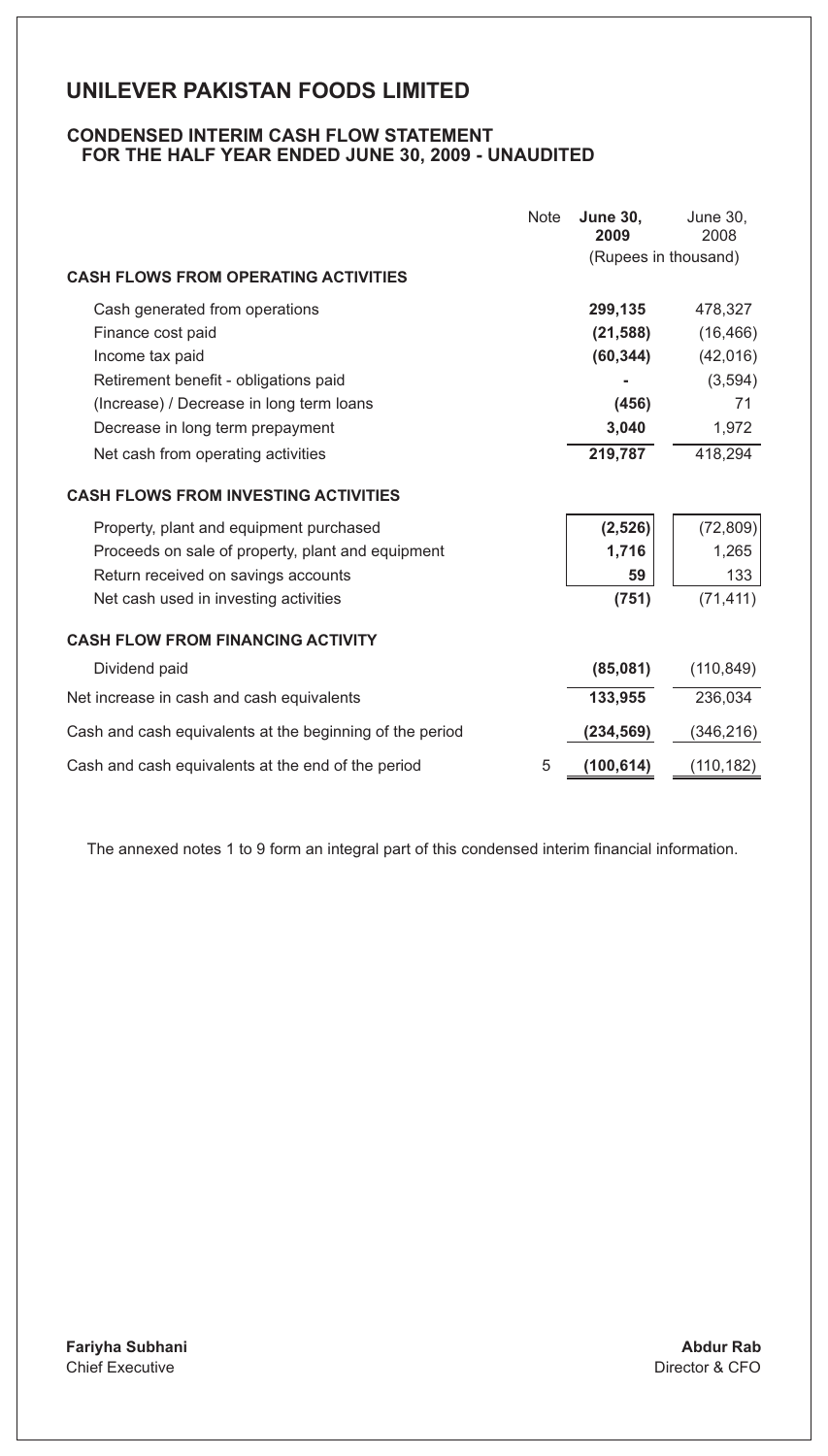### **CONDENSED INTERIM STATEMENT OF CHANGES IN EQUITY FOR THE HALF YEAR ENDED JUNE 30, 2009 - UNAUDITED**

|                                                                             | <b>SHARE</b>   | <b>RESERVES</b>         |                              |                        |                          | <b>TOTAL</b> |            |  |  |
|-----------------------------------------------------------------------------|----------------|-------------------------|------------------------------|------------------------|--------------------------|--------------|------------|--|--|
|                                                                             | <b>CAPITAL</b> |                         | <b>REVENUE</b><br><b>SUB</b> |                        | <b>CAPITAL</b>           |              |            |  |  |
|                                                                             |                | <b>Share</b><br>Premium | Special                      | General                | Unappropriated<br>Profit | <b>TOTAL</b> |            |  |  |
|                                                                             |                |                         |                              | (Rupees in thousand) - |                          |              |            |  |  |
| Balance as at January 1, 2008                                               | 61,576         | 24.630                  | 628                          | 138                    | 112.010                  | 137,406      | 198,982    |  |  |
| Final dividend for the year ended<br>December 31, 2007 @ Rs 18<br>per share |                |                         |                              |                        | (110, 837)               | (110, 837)   | (110, 837) |  |  |
| Profit after taxation for the half year<br>ended June 30, 2008              |                |                         |                              |                        | 204,088                  | 204,088      | 204,088    |  |  |
| Balance as at June 30, 2008                                                 | 61.576         | 24.630                  | 628                          | 138                    | 205,261                  | 230.657      | 292,233    |  |  |
| Balance as at January 1, 2009                                               | 61,576         | 24,630                  | 628                          | 138                    | 214,251                  | 239,647      | 301,223    |  |  |
| Final dividend for the year ended<br>December 31, 2008 @ Rs 14<br>per share |                |                         |                              |                        | (86, 207)                | (86, 207)    | (86, 207)  |  |  |
| Profit after taxation for the half year<br>ended June 30, 2009              |                |                         |                              |                        | 124,456                  | 124,456      | 124,456    |  |  |
| Balance as at June 30, 2009                                                 | 61,576         | 24,630                  | 628                          | 138                    | 252,500                  | 277,896      | 339.472    |  |  |

The annexed notes 1 to 9 form an integral part of this condensed interim financial information.

**Fariyha Subhani** Chief Executive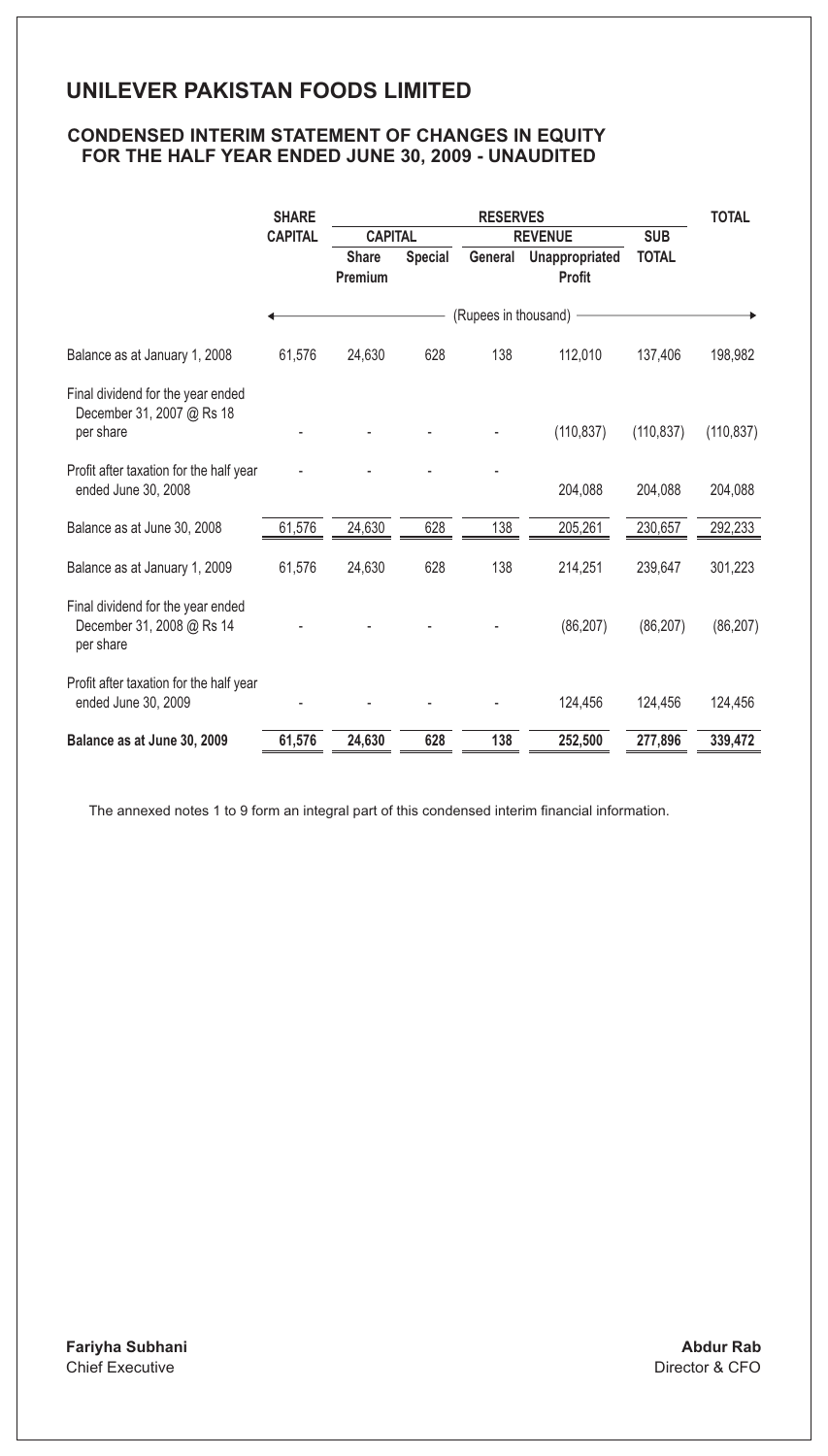### **SELECTED NOTES TO AND FORMING PART OF THE CONDENSED INTERIM FINANCIAL INFORMATION FOR THE HALF YEAR ENDED JUNE 30, 2009 - UNAUDITED**

### **1. BASIS OF PREPARATION**

This condensed interim financial information has been prepared in accordance with the requirements of International Accounting Standard (IAS) 34, 'Interim Financial Reporting' and is being submitted to the shareholders as required by section 245 of the Companies Ordinance, 1984 and the Listing Regulations of the Karachi and Lahore Stock Exchanges.

The present accounting policies adopted for the preparation of this condensed interim financial information are the same as those applied in the preparation of the preceding annual financial statements of the Company for the year ended December 31, 2008.

|                                      |                 | (Audited)            |
|--------------------------------------|-----------------|----------------------|
|                                      | <b>June 30,</b> | December 31.         |
|                                      | 2009            | 2008                 |
|                                      |                 | (Rupees in thousand) |
| <b>PROPERTY, PLANT AND EQUIPMENT</b> |                 |                      |
| Operating assets - at net book value | 289.735         | 296,030              |
| Capital work in progress - at cost   | 670             | 11,677               |
|                                      | 290.405         | 307,707              |

#### **2.1 Details of additions and disposals to operating assets are:**

|                                                |                         | <b>Additions</b><br>(at cost) |                         | <b>Disposals</b><br>(at net book value) |
|------------------------------------------------|-------------------------|-------------------------------|-------------------------|-----------------------------------------|
|                                                | <b>June 30.</b><br>2009 | June 30.<br>2008              | <b>June 30.</b><br>2009 | June 30,<br>2008                        |
|                                                |                         |                               | (Rupees in thousand) —  |                                         |
| Building on freehold land                      | ۰                       | 22.488                        |                         |                                         |
| Plant and machinery                            | 5.795                   | 94.258                        |                         |                                         |
| Electrical, mechanical and<br>office equipment | 6,469                   | 7.174                         | ۰                       |                                         |
| Motor vehicles                                 | 1,269                   | 2.781                         | 826                     | 735                                     |
|                                                | 13.533                  | 126.701                       | 826                     | 735                                     |

### **3. PROVISION**

Durring the period, the Company made a provision for restructuring of Rs 24 million out of which sum of Rs 16.88 million has been paid to the staff.

### **4. COMMITMENTS**

Commitments for capital expenditure outstanding as at June 30, 2009 amounted to Rs 5.24 million (2008: Rs 8.34 million).